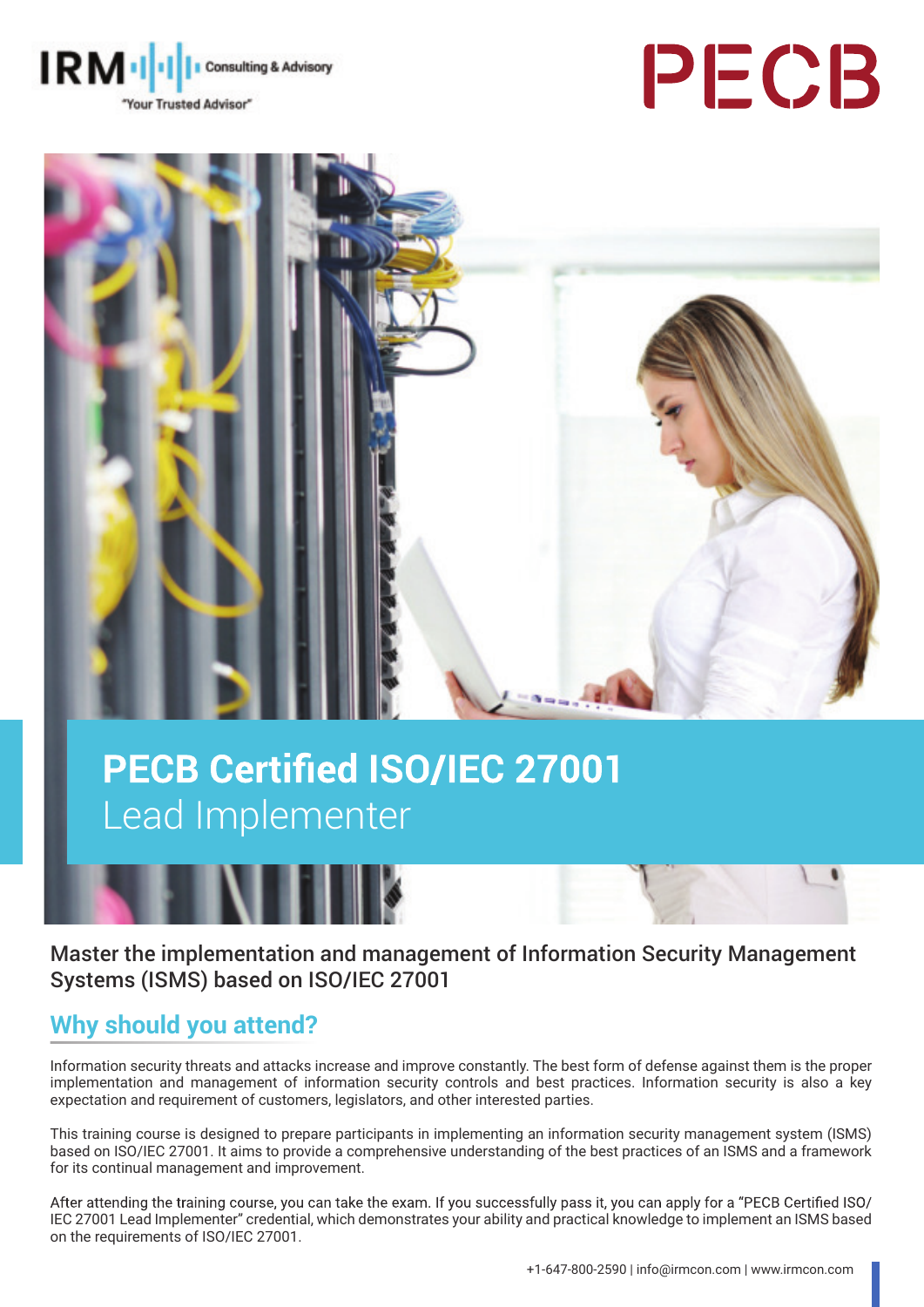$\triangleright$  Preparing for the certification audit

 $\triangleright$  Certification process and closing of the training

# **Who should attend?**

- $\triangleright$  Project managers and consultants involved in and concerned with the implementation of an ISMS
- $\triangleright$  Expert advisors seeking to master the implementation of an ISMS
- $\triangleright$  Individuals responsible for ensuring conformity to information security requirements within an organization
- $\blacktriangleright$  Members of an ISMS implementation team

# **Course agenda** Duration: 5 days

### **Day 1** Introduction to ISO/IEC 27001 and initiation of an ISMS

- $\blacktriangleright$  Training course objectives and structure
- $\blacktriangleright$  Standards and regulatory frameworks
- **EXECUTE:** Information Security Management System (ISMS)
- $\blacktriangleright$  Fundamental information security concepts and principles

#### **Day 2** Planning the implementation of an ISMS

- $\blacktriangleright$  Leadership and project approval
- $\triangleright$  Organizational structure
- $\blacktriangleright$  Analysis of the existing system

#### **Day 3** Implementation of an ISMS

- $\triangleright$  Documented information management
- $\triangleright$  Selection and design of controls
- $\blacktriangleright$  Implementation of controls
- $\triangleright$  Trends and technologies
- $\triangleright$  Initiation of the ISMS implementation  $\blacktriangleright$  Understanding the organization and its context
- $\triangleright$  ISMS scope
- $\triangleright$  Information security policy
- Risk management
- **Statement of Applicability**
- $\triangleright$  Communication
- $\triangleright$  Competence and awareness
- $\blacktriangleright$  Security operations management
- **Day 4** | ISMS monitoring, continual improvement, and preparation for the certification audit
	- $\blacktriangleright$  Monitoring, measurement, analysis, and evaluation  $\triangleright$  Continual improvement
	- $\blacktriangleright$  Internal audit
	- $\blacktriangleright$  Management review
	- $\blacktriangleright$  Treatment of nonconformities
- **Day 5** Certification Exam

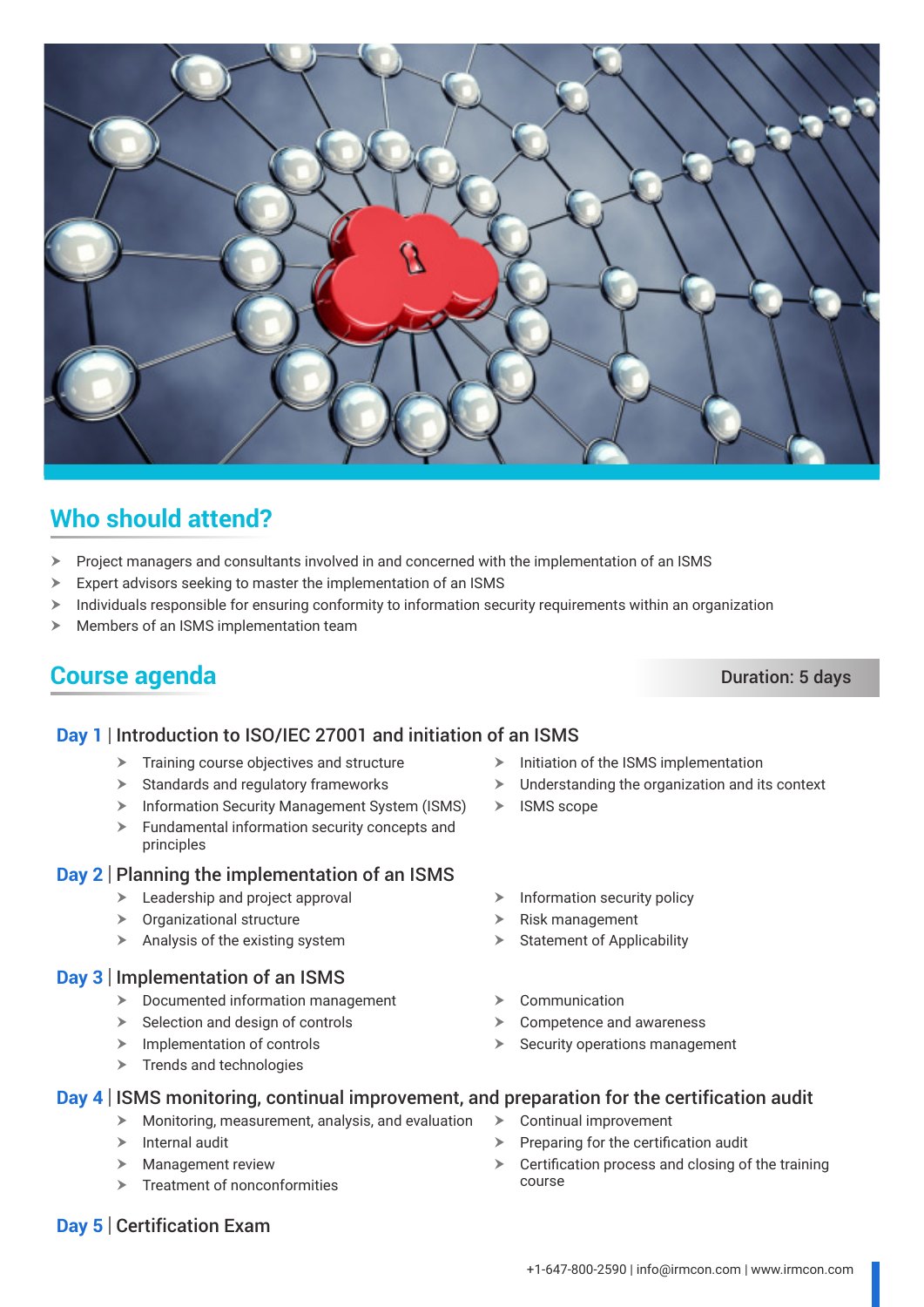

# **Learning objectives**

- h Gain a comprehensive understanding of the concepts, approaches, methods, and techniques used for the implementation and effective management of an ISMS
- $\triangleright$  Acknowledge the correlation between ISO/IEC 27001, ISO/IEC 27002, and other standards and regulatory frameworks
- > Understand the operation of an information security management system and its processes based on ISO/IEC 27001
- > Learn how to interpret and implement the requirements of ISO/IEC 27001 in the specific context of an organization
- $\triangleright$  Acquire the necessary knowledge to support an organization in effectively planning, implementing, managing, monitoring, and maintaining an ISMS

# **Examination** Duration: 3 hours

The "PECB Certified ISO/IEC 27001 Lead Implementer" exam meets the requirements of the PECB Examination and Certification Program (ECP). It covers the following competency domains:

| <b>Domain 1</b>   Fundamental principles and concepts of an information security management system<br>(ISMS) |
|--------------------------------------------------------------------------------------------------------------|
| <b>Domain 2</b>   Information security management system (ISMS)                                              |
| Domain 3   Planning an ISMS implementation based on ISO/IEC 27001                                            |
| Domain 4   Implementing an ISMS based on ISO/IEC 27001                                                       |
| Domain 5   Monitoring and measurement of an ISMS based on ISO/IEC 27001                                      |
| <b>Domain 6</b>   Continual improvement of an ISMS based on ISO/IEC 27001                                    |
| <b>Domain 7</b>   Preparing for an ISMS certification audit                                                  |

For specific information about exam type, languages available, and other details, please visit the [List of PECB Exams](https://pecb.com/help/index.php/list-of-pecb-exams/) and the [Examination Rules and Policies](https://pecb.com/en/examination-rules-and-policies).